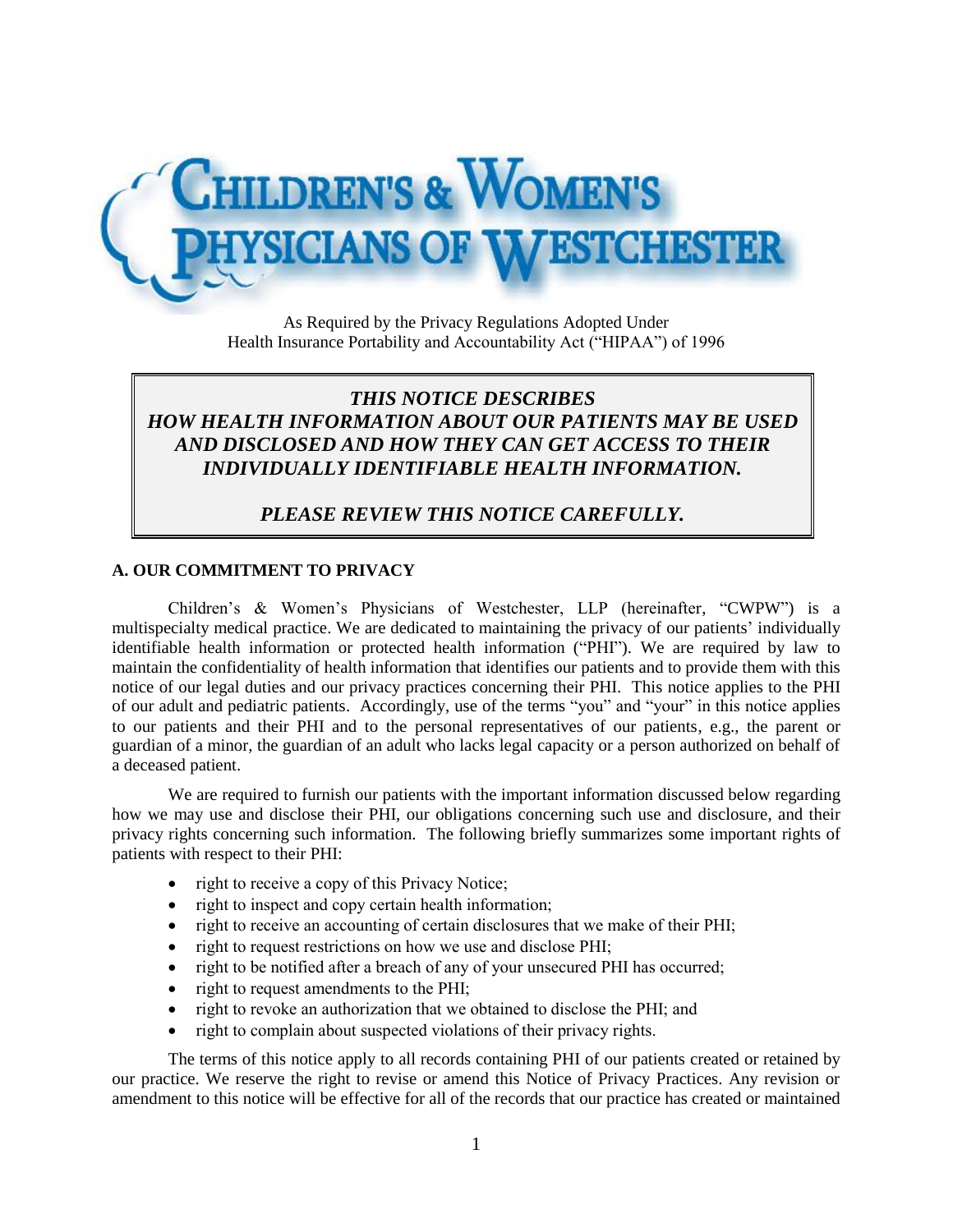in the past and for any records that we may create or maintain in the future. Our practice will post a copy of our current Notice in our offices in a visible location at all times, and you may request a copy of our most current Notice at any time.

## **B. IF YOU HAVE QUESTIONS ABOUT THIS NOTICE, PLEASE CONTACT OUR PRIVACY OFFICER:**

Ruth Diamond Privacy Officer Children's & Women's Physicians of Westchester, LLP 22 Saw Mill River Road, Hawthorne, NY 10532

Telephone # 914-922-2241

# **C. TREATMENT, PAYMENT AND HEALTH CARE OPERATIONS**

**1. Treatment**. Our practice may use the PHI of our patients to treat them. For example, we may disclose your PHI (or your child's PHI) as follows:

- To order laboratory tests (such as blood or urine tests), which we may use the results to help us reach a diagnosis.
- To write a prescription, or we might disclose your PHI to a pharmacy when we order a prescription for you.
- To treat or to assist others in the treatment of our patients.
- To inform you of potential treatment options or alternatives or programs.
- To others who you have given authorization to bring your child to the office and/or to consent to their treatment. For example, if you ask a relative or babysitter to bring your child to our office for treatment of a cold, the relative or babysitter may have access to the child's medical information.
- To other health care providers for purposes related to their treatment of our patients.

**2. Payment**. Our practice may use and disclose your PHI in order to bill and collect payment for the services and items that we provide to our patients. For example, we may disclose your PHI as follows:

- To contact your health insurer to certify that you are eligible for benefits (and for what range of benefits), and we may provide your insurer with details regarding your treatment to determine if the insurer will cover or pay for the treatment.
- To obtain payment from other third parties that may be responsible for such costs.
- To bill you directly for services and items.
- To other health care providers and entities to assist in their billing and collection efforts.

**3. Health Care Operations**. Our practice may use and disclose our patients' PHI to operate our business. As examples, include, but are not limited to, the following:

- To evaluate the quality of and to improve our care or to conduct cost-management and business planning activities for our practice.
- To a social worker as a part of case management.
- To contact you and remind you of appointments.
- To inform you of health-related benefits or services that may be of interest to you.
- To engage in teaching and learning activities with medical and other health profession students and trainees (e.g., for medical students, residents, nurses, technicians and others).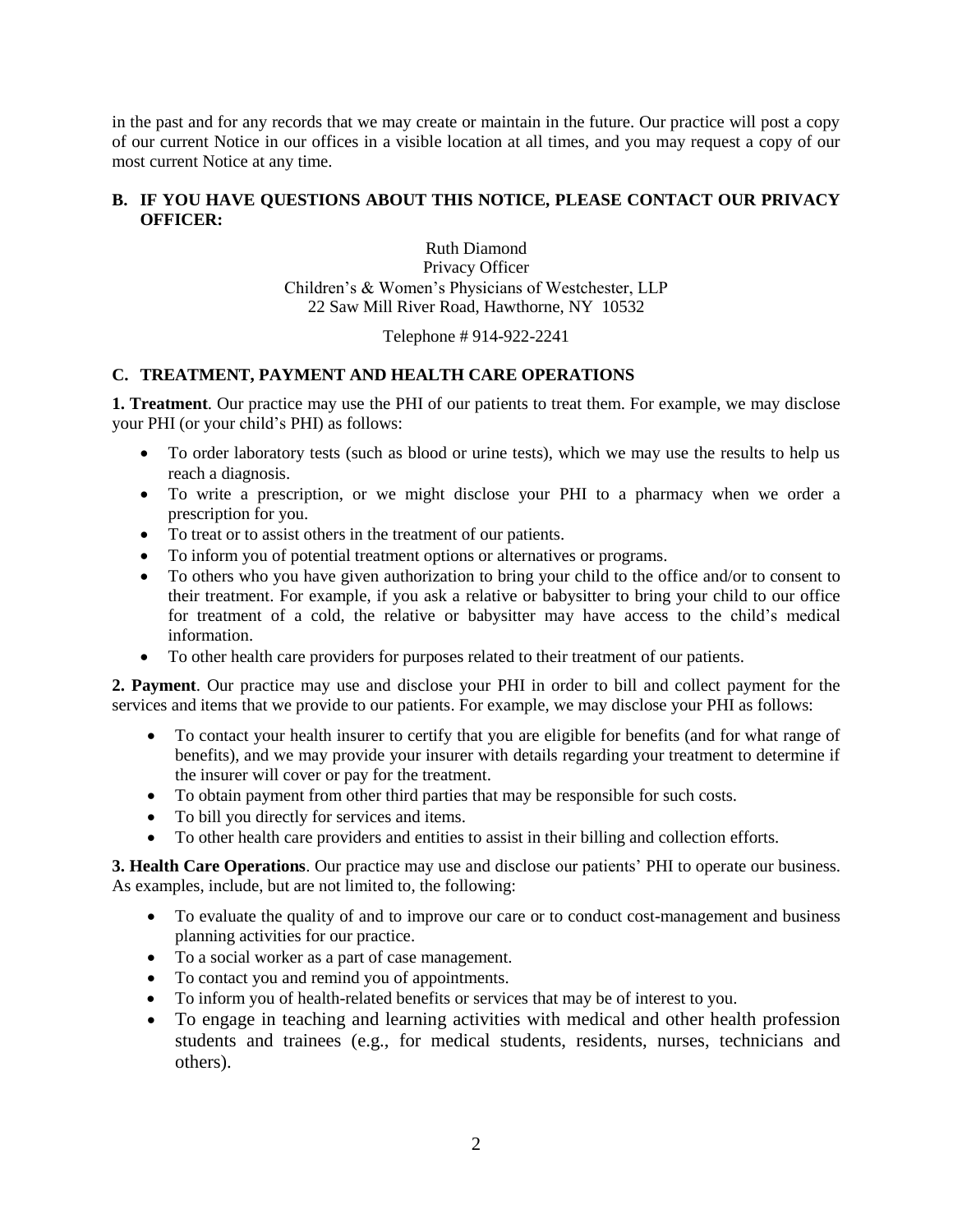#### **D. USE AND DISCLOSURE OF PHI IN CERTAIN SPECIAL CIRCUMSTANCES**

The following categories describe unique scenarios in which we may use or disclose individually identifiable health information to the extent such use or disclosure is required by law:

**1. Public Health Risks**. Our practice may disclose PHI to public health authorities or others that are authorized by law to collect information for the following purposes:

- To maintain vital records, such as births and deaths.
- reporting child abuse or neglect.
- To prevent or control disease, injury or disability.
- To report potential exposure to a communicable disease.
- To report a potential risk for spreading or contracting a disease or condition.
- To report reactions to drugs or problems with products or devices.
- To report to your employer for certain work-related illness or injuries.

**2. Health Oversight Activities.** Our practice may disclose PHI to a health oversight agency for activities authorized by law. Oversight activities can include, for example, investigations, inspections, audits, surveys, licensure and disciplinary actions; civil, administrative, and criminal procedures or actions; or other activities necessary for the government to monitor government programs, compliance with civil rights laws and the health care system in general.

**3. Lawsuits and Similar Proceedings.** Our practice may use and disclose PHI in response to a court or administrative order if you are involved in a lawsuit or similar proceeding. We also may disclose your PHI in response to a discovery request, subpoena, or other lawful process by another party involved in the dispute where we receive satisfactory assurance that you have been notified of the request and have been given time to object and other appropriate precautions have been taken.

**4. Law Enforcement.** We may release PHI if asked to do so by a law enforcement official:

- Regarding a crime victim in certain situations even if we are unable to obtain the person's agreement.
- Concerning a death we believe has resulted from criminal conduct.
- Regarding criminal conduct at our offices.
- In response to a warrant, summons, court order, subpoena or similar legal process.
- To identify/locate a suspect, material witness, fugitive or missing person.

**5. Victims of Abuse, Neglect or Domestic Violence**. We may disclose personal health information about a child whom we reasonably believe to be a victim of abuse, neglect, exploitation or domestic violence to a government authority, including a social service or protective service agency authorized by law to receive reports of child abuse, neglect, exploitation or domestic violence. Any such disclosures will be made in accordance with applicable law.

**6. Deceased Patients.** Our practice may release PHI to a medical examiner or coroner to identify a deceased individual or to identify the cause of death. If necessary, we also may release information in order for funeral directors to perform their jobs.

**7. Research.** Our practice may use and disclose PHI for research purposes in certain limited circumstances. We will obtain your written authorization to use your PHI for research purposes except when an Internal Review Board or Privacy Board has determined that the waiver of your authorization satisfies the following: (i) the use or disclosure involves no more than a minimal risk to your privacy based on the following: (A) an adequate plan to protect the identifiers from improper use and disclosure; (B) an adequate plan to destroy the identifiers at the earliest opportunity consistent with the research (unless there is a health or research justification for retaining the identifiers or such retention is otherwise required by law); and (C) adequate written assurances that the PHI will not be re-used or disclosed to any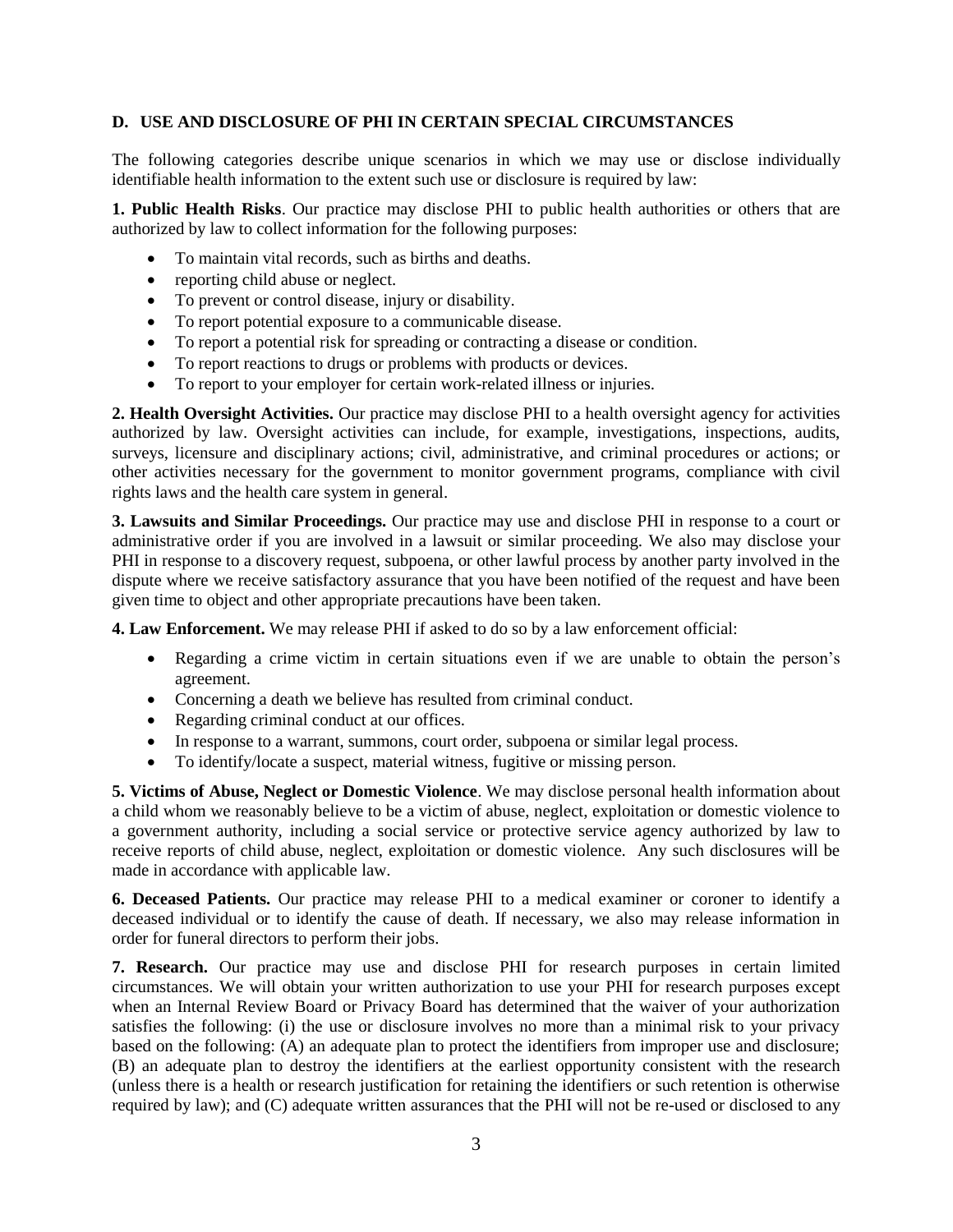other person or entity (except as required by law) for authorized oversight of the research study or for other research for which the use or disclosure would otherwise be permitted; (ii) the research could not practicably be conducted without the waiver; and (iii) the research could not practicably be conducted without access to and use of the PHI.

**8. Fundraising Activities.** We may provide basic contact information and the dates that you received treatment to the Children's Health and Research Foundation, Inc. ("http://www.chrfoundation.net/"), a public charity whose mission is to support and promote the health of poor children and families in New York's Hudson Valley and surrounding regions. You may be contacted to make a donation to this charity. You may opt out from receiving any fundraising communications by sending a written request to the Privacy Officer.

**9. Serious Threats to Health or Safety.** Our practice may use and disclose PHI when necessary to reduce or prevent a serious threat to a patient's health and safety or the health and safety of another individual or the public. Under these circumstances, we will only make disclosures to a person or organization able to help prevent the threat.

**10. Workers' Compensation**. Our practice may release your PHI for workers' compensation and similar programs.

**11. Organ Donation.** As allowed by law, we may disclose PHI to organ procurement organizations for organ, eye or tissue donation purposes.

**12. Business Associates.** There are some services that we provide through contracts with our business associates who work on our behalf. In such situations, we may disclose PHI to our business associates so that they can perform the jobs we asked them to do. We require all business associates to execute an agreement that requires them to comply with the HIPAA privacy requirements to safeguard your PHI.

**13. Compliance.** We are required to disclose PHI to the Secretary of the Department of Health and Human Services or his/her designee upon request to investigate our compliance with HIPAA or to you upon request pursuant to Section E.3 below.

**14. Appointment Reminders**. We may use or disclose your PHI to contact you to provide appointment reminders or information about treatment alternatives or other health-related benefits and services that we believe may be of interest to you. We may remind you of appointments by mailing a postcard to you at the address provided by you or by telephoning your home and leaving a message on your answering machine or with the individual answering the phone. These appointment reminders will disclose the patient's name, address and the time, date and location of the appointment.

**15. Required by Law**. In addition to those uses and disclosures listed above, we may use and disclose PHI if and to the extent we are otherwise required by law.

# **E. RIGHTS REGARDING YOUR PHI**

You have the following rights regarding your PHI that we maintain:

**1. Confidential Communications.** You have the right to request that our practice communicate with you about your health and related issues in a particular manner or at a certain location using alternative mailing addresses or telephone numbers. For instance, you may ask us not to contact you at work. In order to request a type of confidential communication, you must make a written request to the Privacy Officer, specifying the requested method of contact, or the location where you wish to be contacted. Our practice will accommodate reasonable requests. You do not need to give a reason for your request.

**2. Requesting Restrictions.** You have the right to request a restriction in our use or disclosure of your PHI for treatment, payment or health care operations. Additionally, you have the right to request that we restrict our disclosure of your PHI to only certain individuals involved in your care or the payment for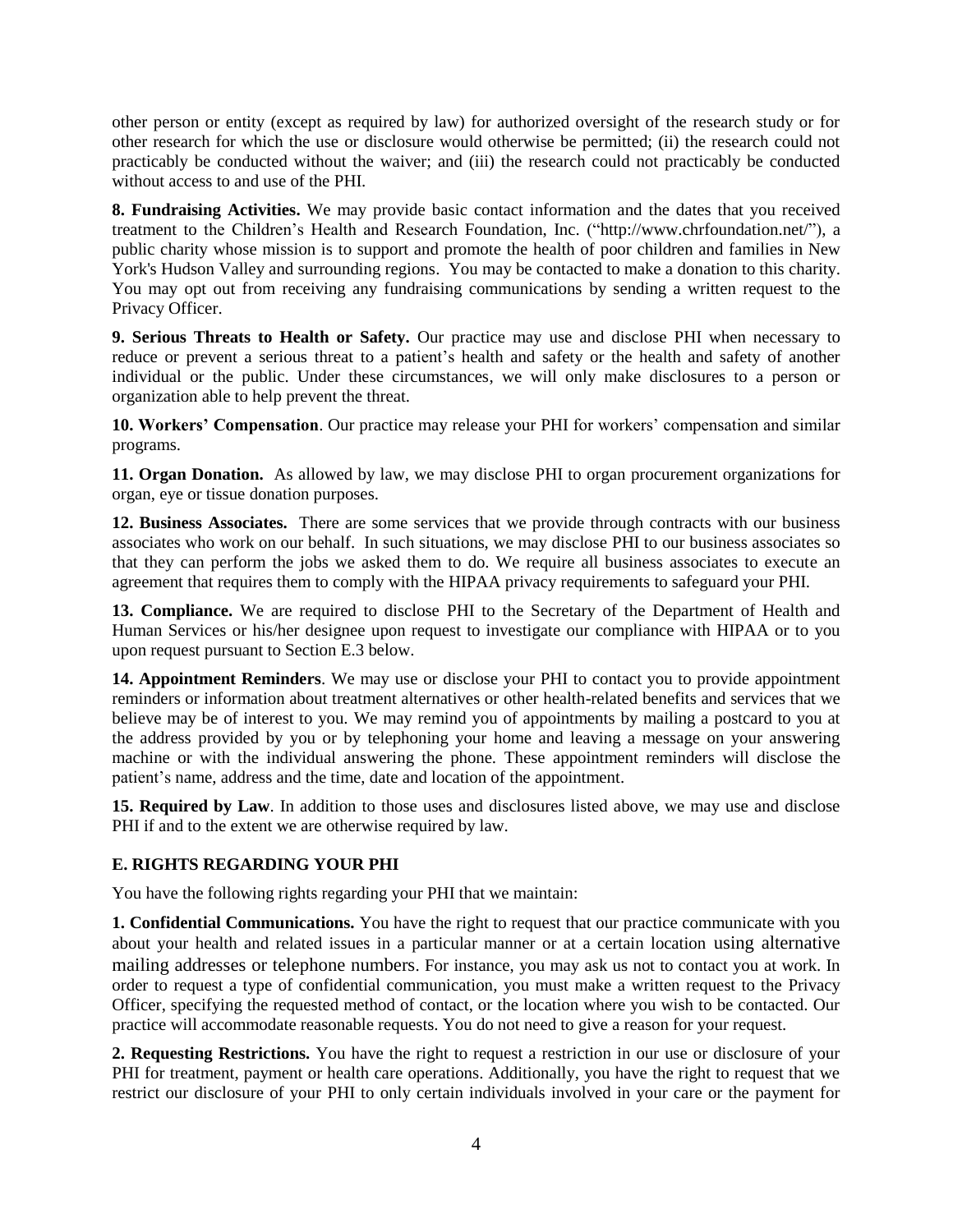care, such as family members and friends. **Generally, we are not required to agree to your request, but, if we do agree, we are bound by our agreement, except when otherwise required by law, in emergencies, or when the information is necessary for treatment.** We must honor your request to restrict disclosure to a health plan if you pay your bill without use of insurance. If your bill is paid in full directly by you or another on your behalf on an "out-of-pocket" basis without submission of a claim to an insurer, you may request that CWPW restrict the disclosure of your PHI to your health plan and CWPW will honor your request. In order to request a restriction in our use or disclosure of your PHI, you must make your request in writing to the Privacy Officer. Your request must describe in a clear and concise fashion:

- the information that you wish to be restricted;
- whether you are requesting to limit our practice's use, disclosure or both; and
- to whom you want the limits to apply.

**3. Inspection and Copies.** You have the right to inspect and obtain a copy of the PHI that may be used to make decisions about you, including patient medical records and billing records, but not including psychotherapy notes. You must submit your request in writing to the Privacy Officer in order to inspect and/or obtain a copy of your PHI. Our practice may charge a fee for the costs of copying, mailing, labor and supplies associated with your request. Our practice may deny your request to inspect and/or copy in certain limited circumstances; however, you may request a review of our denial. In that case, another health care provider chosen by us who was not involved in denying your original request will review your request and the denial.

**4. Amendment.** You may ask us to amend your PHI if you believe it is incorrect or incomplete, and you may request an amendment for as long as the information is kept by or for our practice. To request an amendment, your request must be made in writing and submitted to the Privacy Officer. You must provide us with a reason that supports your request for amendment. Our practice will deny your request if you fail to submit your request and the supporting reasons in writing. Also, we may deny your request if you ask us to amend information that is in our opinion: (a) accurate and complete; (b) not part of the PHI kept by or for the practice; (c) not part of the PHI which you would be permitted to inspect and copy; or (d) not created by our practice, unless the individual or entity that created the information is not available to amend the information.

**5. Accounting of Disclosures.** All of our patients have the right to request an "accounting of disclosures." An "accounting of disclosures" is a list of certain non-routine disclosures our practice has made of our patients' PHI for non-treatment, non-payment or non-operations purposes. Use of your PHI as part of the routine patient care in our practice is not required to be documented. Examples include the doctor sharing information with the nurse or the billing department using your information to file your insurance claim. We also will not provide an accounting of disclosures made to you, or incident to a use or disclosure we are permitted to make as described above, or pursuant to an authorization. In order to obtain an accounting of disclosures, you must submit your request in writing to the Privacy Officer. All requests for an "accounting of disclosures" must state a time period, which may not be longer than six (6) years from the date of disclosure and may not include dates before April 14, 2003. The first list you request within a 12-month period is free of charge, but our practice may charge you for additional lists within the same 12 month period. Our practice will notify you of the costs involved with additional requests, and you may withdraw your request in writing before you incur any costs.

**6. Right to a Paper Copy of This Notice**. You are entitled to receive a paper copy of our Notice of Privacy Practices. You may ask us to give you a copy of this notice at any time. To obtain a paper copy of this notice, contact the Privacy Officer.

**7. Right to File a Complaint.** If you believe your privacy rights have been violated, you may file a complaint with our practice or with the Secretary of the Department of Health and Human Services. To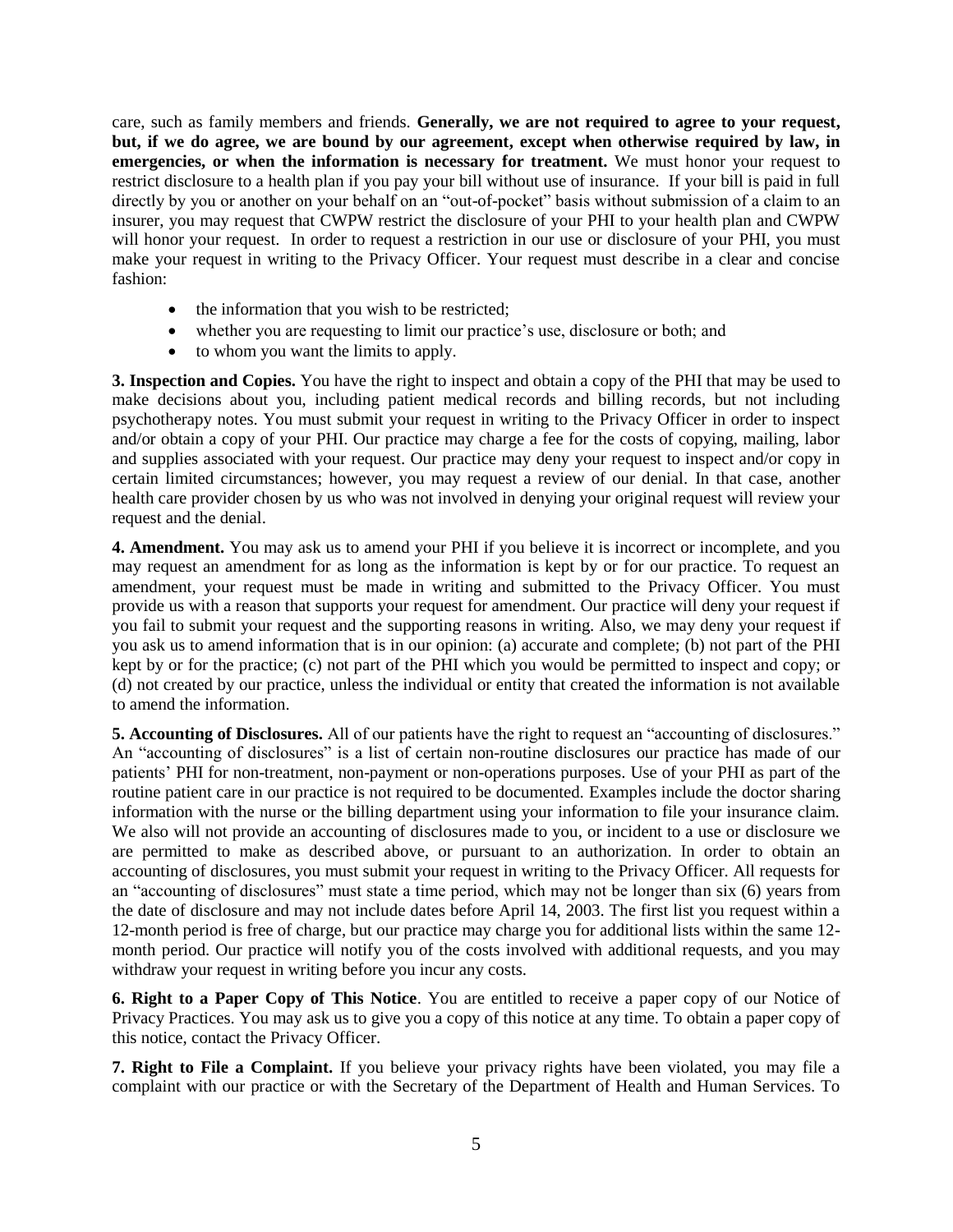file a complaint with our practice, contact our Privacy Officer. All complaints must be submitted in writing. You will not be penalized for filing a complaint.

**8. Breach Notification.** You have the right to be notified after a breach of your unsecured PHI has occurred.

**9. Right to Provide an Authorization for Other Uses and Disclosures**. Our practice will obtain your written authorization for uses and disclosures that are not identified by this notice or permitted by applicable law. Without limiting the foregoing, CWPW will not use or disclose your PHI without your written authorization for marketing or to sell your PHI. Our practice also will not use or disclose psychotherapy notes other than as explained in section F.2. below. Any authorization you provide to us regarding the use and disclosure of your PHI may be revoked at any time in writing but will not apply to uses or disclosures made prior to our receipt of such revocation. The revocation is not effective with respect to actions we took in reliance on your authorization, or where the authorization was obtained as a condition of obtaining insurance coverage for your care. After you revoke your authorization, we will no longer use or disclose your PHI for the reasons described in the authorization. Please note that we are required to retain records of your care.

## **F. SPECIAL CIRCUMSTANCES**

**1. Minors.** Under New York State law, minors (under the age of 18) have the right to request and receive medical care without parental consent when medical care is provided under the following circumstances:

- A minor of either sex who has a child can consent to his or her own medical care.
- A minor who is requesting specific medical services for pregnancy can consent to her own medical care.
- A minor who is requesting contraceptive services can consent to her own medical care.
- A minor of either sex who is seeking treatment for sexually transmitted disease can consent to his or her own medical care.

Medical information obtained under any of the above circumstances is confidential and cannot be disclosed to anyone, including a parent or guardian, without the minor's consent.

#### **2. Psychological Treatment.**

Psychotherapy notes are defined as any notes recorded in any medium by a health care provider who is a mental health professional documenting or analyzing the contents of conversation during a private counseling session or a group, joint or family counseling session and that are separated from the rest of the individual's medical record. We will not use or disclose your psychotherapy notes without your written authorization except in limited exceptions such as for use by the therapist in the course of your treatment, disclosures to students who are learning under supervision to improve their skills in counseling and to prevent a serious and imminent threat to your health or safety or the health and safety of others.

Medication prescription and monitoring, counseling session start times, modality and frequency of treatment, results of clinical tests and any summary of diagnosis, functional status, the treatment plan, symptoms, prognosis and progress to date are all excluded from the definition of psychotherapy notes.

If you have any questions regarding this notice or our health information privacy policies, please contact our Privacy Officer.

**Effective Date.** This Notice is effective as of April 1, 2013.

H:\HEALTH\CWPW\C Compliance\Comp P Docs\Privacy Policy\Privacy Policy rev 3.29.13.doc